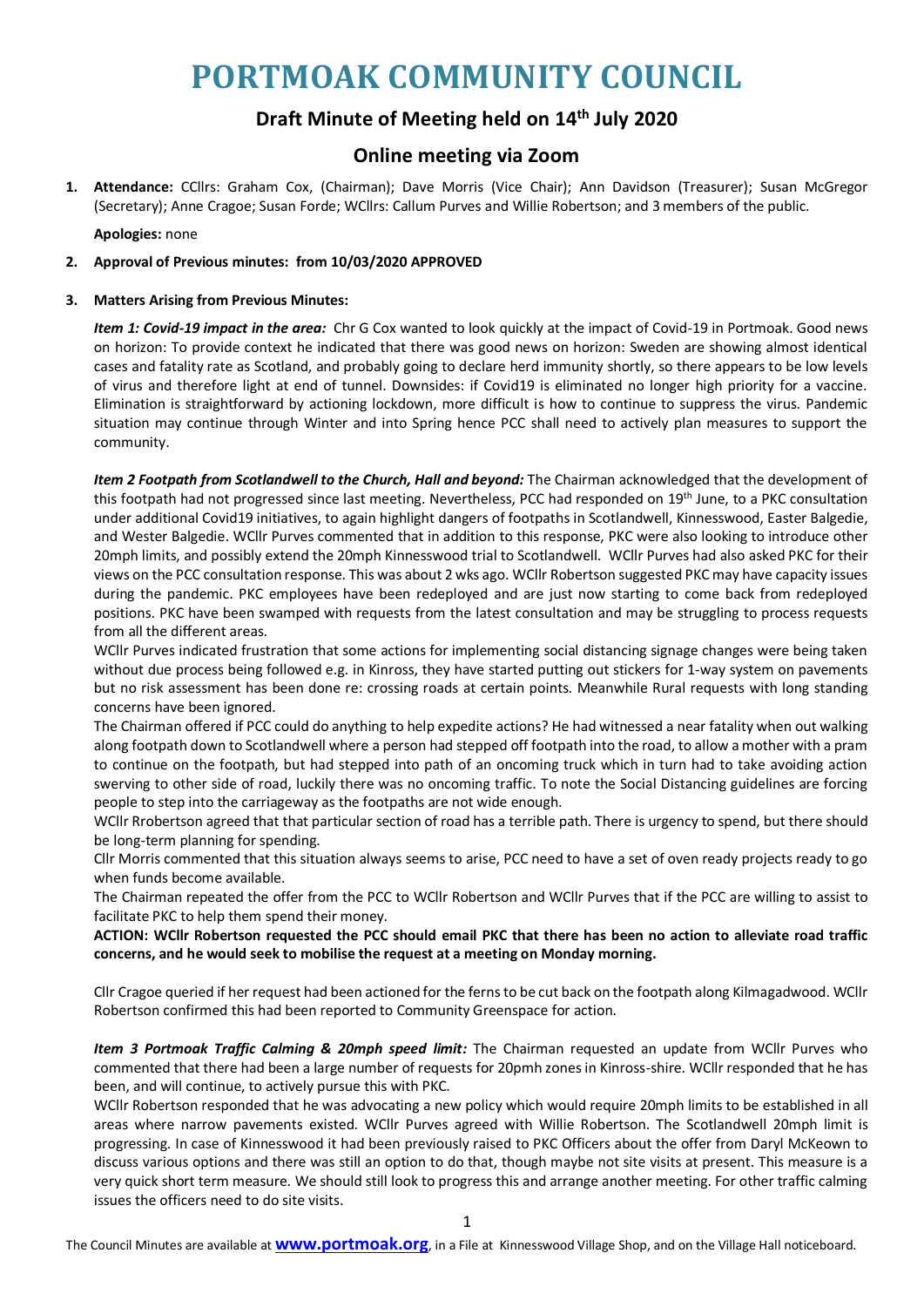Cllr Cragoe commented that the local community had raised concerns again and there was a suggestion to start a petition to raise awareness of the issue. It may be possible also to get a road traffic engineer to visit the area and give the local community some guidelines on best options. WCllr Robertson suggested to try and progress 20mph speed limits without petition for now, though a petition may be useful later.

The Chairman indicated that PCC have a plan that they would like to see happen which included: 1. 20mph limits in Scotlandwell,; 2. improvement to the path between Scotlandwell & Kilmagadwood; 3. Buildouts in Kinnesswood, Road layouts in WBalgedie and Scotlandwell. The PCC are prepared to compile a coordinated plan if this is helpful to PKC. Currently the PCC were going for a piecemeal approach due to offers of funding for specific changes.

The Chairman commented that the Scottish Government policy of staying 5 miles within your locality had attracted a huge increase of visitors into Portmoak, the carparks at Moss, Church and Village Hall are packed. Portmoak want to welcome people, but visitors are often not used to driving in the countryside, there is an increase in cars and motorbikes speeding, litter, bikes and pedestrians. While restrictions have been lifted people are not changing their habits accordingly, they are continuing to stay local. A member of the public pointed out that these issues are true in all areas of Portmoak, not just the largest villages.

WCllr Robertson agreed these were problems which had taken PKC by surprise, also wild camping and leaving rubbish, tents and bbqs. To date in Kinross-shire this has not been a huge problem, but there has been an increase particularly at Burleigh Sands and Glen Vale.

**Item 4** *Portmoak Cemetery***:** There was some confusion as to the actions arising from the last PCC meeting. The Chairman summarised: PCC believe there are two viable sites: site#1 adjacent to the existing Church cemetery is owned by people in Kirkcaldy, site#2 is between Easter & Wester Balgedie and owned by a local farmer who is amenable to selling the land.

Cllr Cragoe thought at the end of the last meeting it was decided to look at both sites: Site#1 is the easiest option as infrastructure is there and requires only cutting through the hedge. Site#2 is easier to obtain, but it would be more expensive to convert. It was thought PKC were to write to the owners of the land adjacent to the cemetery to ask their permission.

WCllr Robertson thought that site#1 next to cemetery had been dig tested and the site wasn't suitable. Cllr Cragoe said another site at the bottom part of the cemetery had been tested and was unsuitable, but the site beside the road is suitable and requires only to be cut through the hedge. Cllr Cragoe had emailed PKC and spoken to Liam Hynd last week, and was expecting a call back but this has not happened. Site #2 will incur costs for the land and cost to adapt it and is also exposed and not ideal for burial services. Site#1 has infrastructure e.g. Car park existing already.

The Chairman commented that the last contact with landowners of Site#1 was with regard to the Scotlandwell footpath and they were not interested in selling. In original LDP that land was zoned for development, but in LDP2 it is no longer zoned for development so the owners may be more receptive now.

WCllr Purves: suggested if Site#1 is an easy extension and the community are able to get an agreement from the landowners that would be the best way to proceed. Under current policy it is unlikely that a compulsory purchase will be made. It doesn't mean it's not possible. It would be best if PCC could contact the land owners again.

The Chairman responded to WCllrs that PKC do not appear to be willing to use their powers where necessary. He asked if PKC staff would come down and do a site visit before the next PCC meeting.

WCllr Purves agreed to ask for the site survey. But reiterated the compulsory purchases powers aren't so straightforward, where appropriate they should be used, but under the current policy it is unlikely. Cllr Morris commented that there was an excessive reluctance on the part of PKC to use compulsory purchase powers to deliver public needs and this attitude had to change, as a matter of urgency.

WRobertson thought the PKC Officers had probably taken decision to concentrate all burials in the same site. It could be suggested there is dragging of feet. Nothing will probably be done, leaving people with no option other than a plot in the Kinross cemetery. WCllr Purves concurred that this is the policy - to concentrate burials in the main conurbations.

#### **ACTION: WCllr Purves to request PKC to conduct site visits at both sites. PCC to contact landowners for Site #1.**

#### **Item 5** *Rural Transport***:** no additional updates

**Item 6** *Loch Leven water quality:* WCllr Robertson: believes that the guidelines have been relaxed with regard to the upper amounts of phosphates allowed to go into the loch. It was unclear who was responsible for what appeared to be the steady erosion of the protection standards that had been established for water quality in Loch Leven in previous years. It might be related to recent large house building projects in the Kinross area.

*Item 7 Kinnesswood Road Safety Action:* nothing further at this stage, covered by earlier discussion.

*Item 8 Core Path PTMK 115 (Glen Vale to Glen Lomond and Dryside Road):* The Chairman outlined again the increase of visitors coming into Portmoak during lockdown, also that this coincided with the farmers' lambing period. There had been some difficulties including signage removal. Cllr Davidson explained the Core Path PTMK 115 was previously indicated with a sign on Dryside Road which showed where the core path left Dryside Road and turned up towards the Lomond Hills – the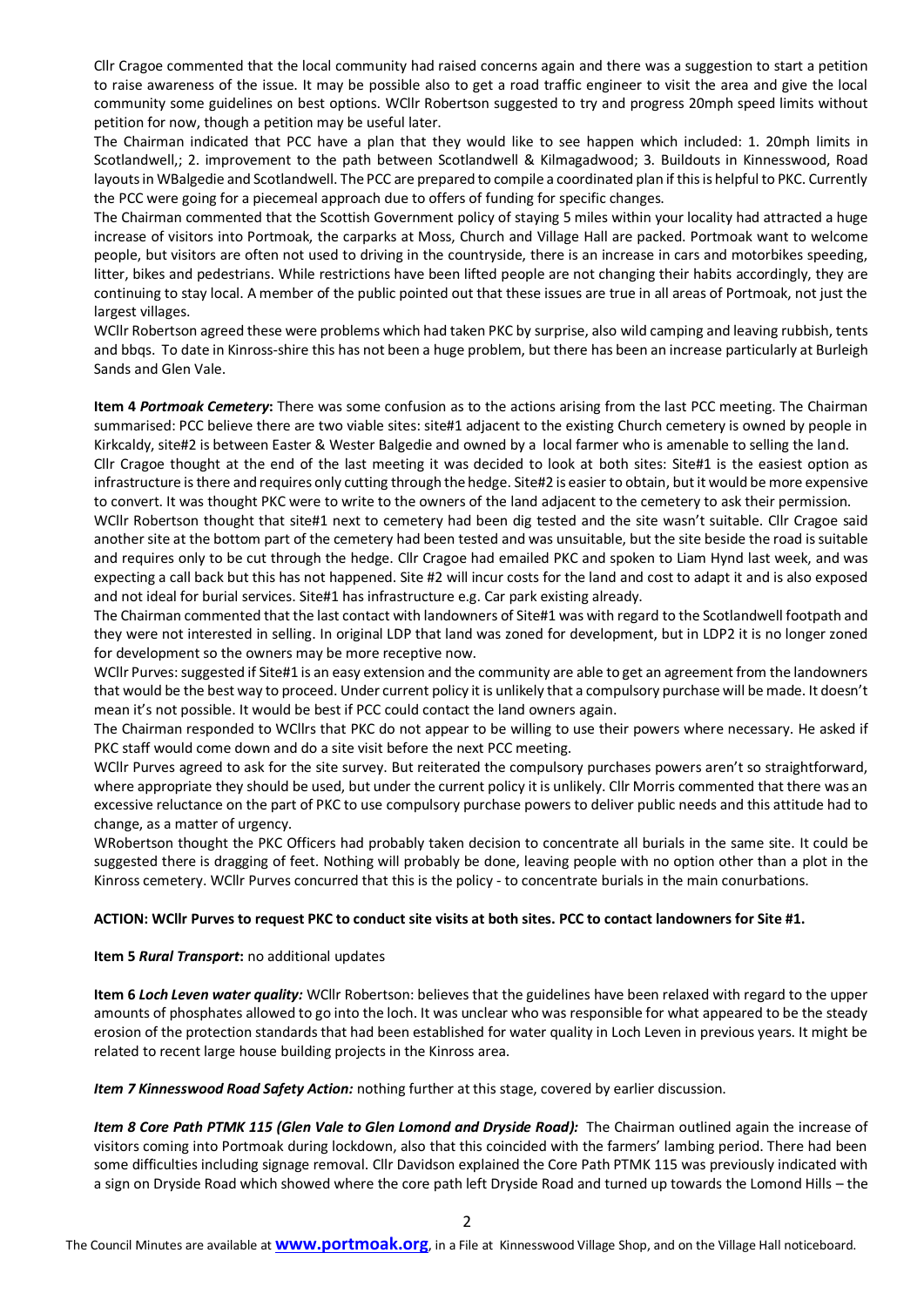sign had gone and is still missing. The question was would PKC or someone else (possibly a landowner) put the sign back so that people could see the route of the core path. Additionally, a social media forum was promoting the walk to John Knox's pulpit via Glenlomond, and incorrectly citing directions for a path from the car park at Glenlomond direct to John Knox's pulpit. Currently Glenlomond residents have placed temporary signage at Glenlomond village diverting the traffic from Glenlomond along the Dryside Road to Glenvale. although this throws the parking problem over to Fife. The problem has already been communicated to PKC, and needs only action. WCllr Robertson indicated he would ask Dave Stubbs at Community Greenspace what is happening. Cllr Davidson offered to assist Dave Stubbs, should a site visit be appropriate, to indicate exactly where the sign should go. Cllr Morris indicated that the PCC Paths Group had brought this missing sign problem to the attention of PCC Community Greenspace several weeks ago but their intended site visit had been cancelled because PKC had a a policy in place which regarded such site visits as "non essential". There was an urgent need for this policy to be changed.

#### **ACTION: WCllr Robertson to request an update from Dave Stubbs**

#### **4. New Matters arising**

*Item 1. Bank of Scotland closure Kinross:* PCC noted that this had been postponed, for the time being.

*Item 2. Community Resilience Planning:* No further action beyond activities associated with Covid 19**.**

*Item 3. SEPA/Scottish Enterprise River Leven Catchment Project.* Cllr Morris reported on recent press coverage of this project, which was a joint effort by these two government agencies to promote sustainable development aims in the context of the climate emergency, along with a range of partner organisations. It was a ten year programme for completion in 2030 and had attracted international recognition as an exemplar of how economic and environmental goals could be achieved in cooperation with local community interests. So far the focus of effort had been in the lower reaches of the River Leven but it was anticipated that initiatives would follow in the upper reaches, including the area around Loch Leven. So far the emphasis had been with Fife based organisations and there appeared to be, as yet, no engagement with PKC or local community councils around Loch Leven. Ward Councillors and PCC welcomed the opportunity for dialogue with SEPA and SE on this project and this would be pursued in the near future.

#### **5. Reports:**

#### a. **Police: no representatives from the Police were in attendance.**

The Local Police Report: The Chairman commented that police presence in Portmoak has been a game of 2 halves: first lots of police cars cruising about enforcing lockdown, but no evidence of police when there were issues with Scramble Bikes on core paths, or checking the speed of traffic on the local roads.

#### b. **Planning:**

#### **1. New applications:**

#### *(a) 20/00711/AML: Land 20 Metres East Of Leven House Scotlandwell*

# *Erection of 2 dwellinghouses (matters specified in conditions of 17/02274/IPL)*

*Closing date for comments: 3rd July 2020*

PCC had requested an extension of this closing date so that the application could be discussed at the PCC meeting on 14 July but this request was refused by PKC. A letter of objection to the planning application was submitted to PKC on 10 July. PCC had received confirmation that the application had been approved on 7 July, three days before receipt of PCC objection. PCC noted, once again, that there was concern that, despite the original planning application for 10 houses having been rejected by a Scottish Government Reporter, that had been followed by repeated applications for smaller numbers of houses at the same location which had all been approved by PKC. This had resulted in the number of builds being now almost the same as the original rejected application. The Chairman expressed annoyance at the way in which PKC seemed oblivious to the waste of time and effort on the part of PCC and others in making representations against these planning applications. The Planning team at PKC seemed to make no consideration of what PCC says on this matter and completely ignores the previous decision of a Scottish Government Reporter. We need to get to a situation where the PCC comments are listened to. WCllr Robertson commented that the land was part of a flood plain and almost a bog on occasion.

WCllr Purves, commented that the decision date appeared to have been on the 7th July knowing that a representation from the Community Council, as a statutory consultee, was still awaited. PCC agreed to make representations to the Scottish Government to the effect that the planning process in PKC was not fit for purpose. Cllr Robertson indicated that similar concerns had been expressed by other Community Councils in Kinross-shire.